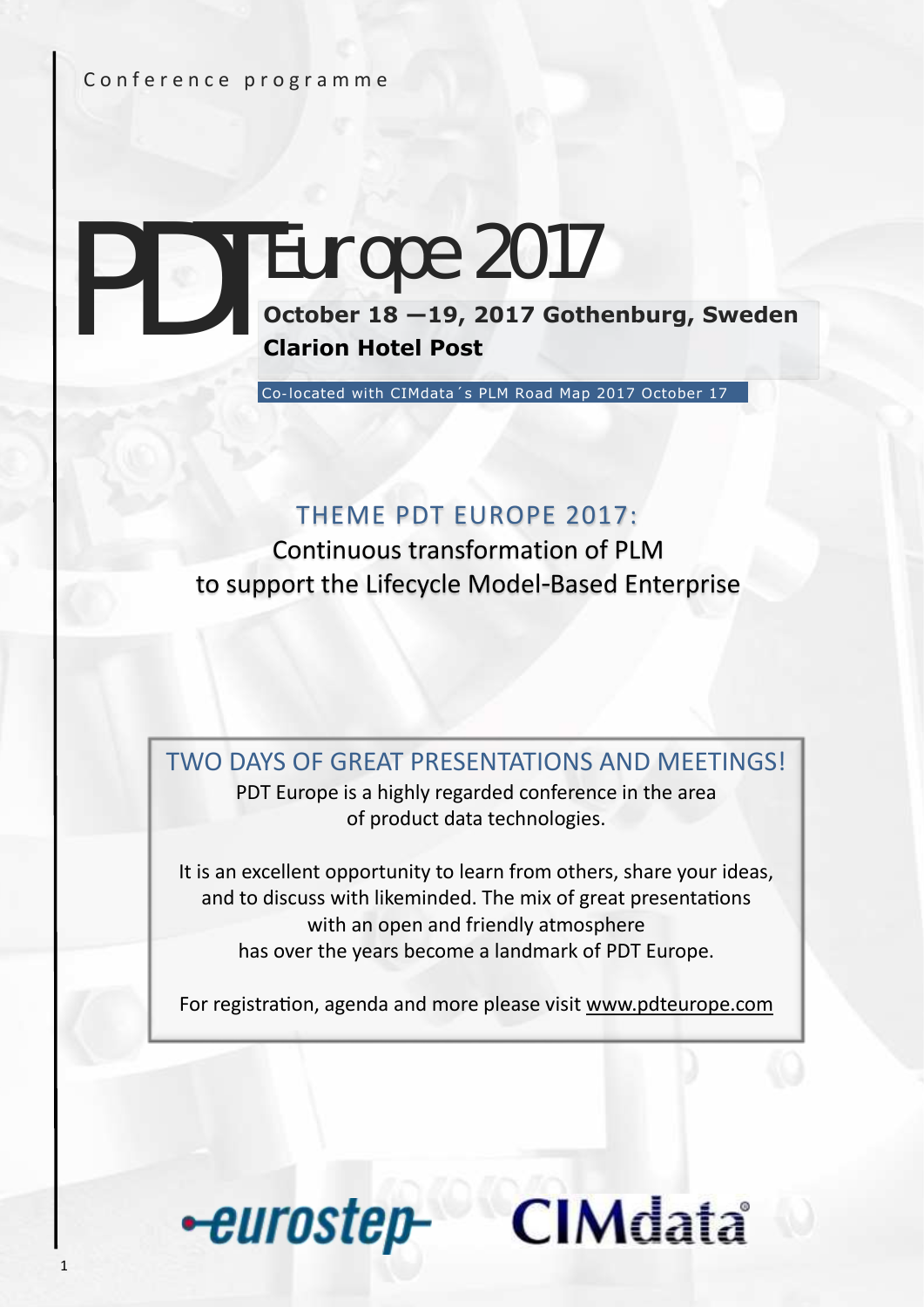### **WELCOME TO PDT EUROPE 2017**

#### **Theme 2017: Continuous transformation of PLM to support the Lifecycle Model-Based Enterprise.**

Products are becoming systems with increased complexity. This development is driving the take up model based enterprise (MBE) approaches. These include digital twin, digital thread, digital enterprise and Industrial Internet of Things (IIoT), all of which need to work together. This means increased interoperability, democratization and collaboration.

Everything and everyone is connected. Data must be reused across the systems lifecycle and business networks and this calls for a broad definition of MBE.

MBE is cross discipline and cross organization. Much more than 3D CAD, it includes processes up-stream, as well as down-stream of CAD.

In parallel, the competitive landscape is changing at an unprecedented pace with pressure on lead times, quality and cost. Competition, globalization, joint ventures, mergers & acquisitions force organizations to transform to survive. MBE must be implemented for agile processes and change.

*PDT Europe 2017 will look into strategies, tactics and implementations moving towards MBE, anticipated and realized business benefits.*

#### We look forward to seeing you in Gothenburg, Sweden!

Peter Bilello, CIMdata, USA Frederic Feru, Airbus, France Jos Voskuil, TacIT, Netherlands Håkan Kårdén, Eurostep, Sweden Nigel Shaw, Eurostep, UK Trond Zimmerman, Volvo AB, Sweden *Programme committee for PDT Europe 2017.*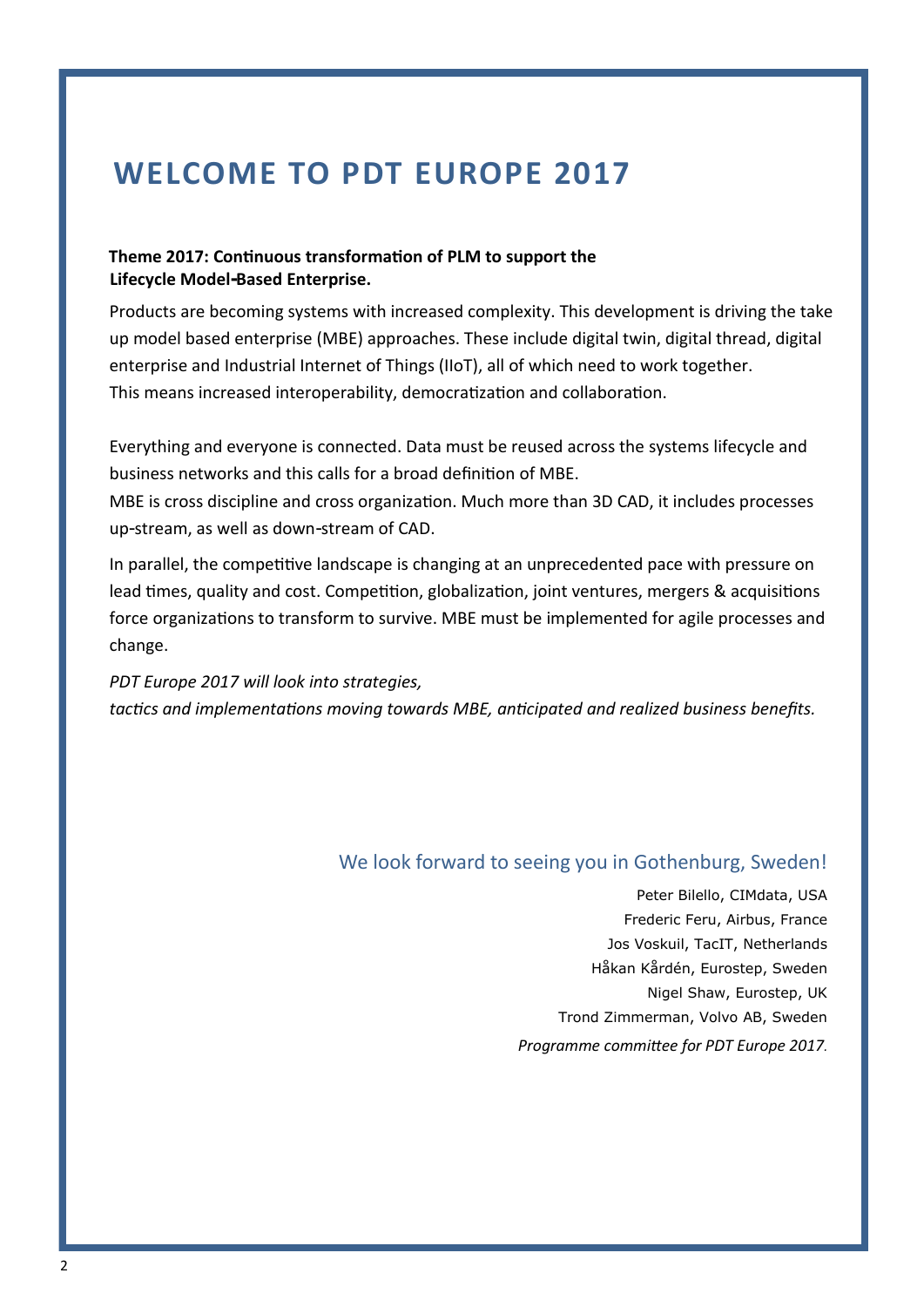### **Agenda PDT Europe 2017| Day 1 - October 18**

| 08.15-08.45 | <b>Registration for PDT Europe 2017 open</b>                                                                                                                                                                                                                                                                                                                                                                                                                                                                                                                                                                                                                                                                                                                             |
|-------------|--------------------------------------------------------------------------------------------------------------------------------------------------------------------------------------------------------------------------------------------------------------------------------------------------------------------------------------------------------------------------------------------------------------------------------------------------------------------------------------------------------------------------------------------------------------------------------------------------------------------------------------------------------------------------------------------------------------------------------------------------------------------------|
| 08.45-09.00 | <b>Opening of PDT Europe 2017</b>                                                                                                                                                                                                                                                                                                                                                                                                                                                                                                                                                                                                                                                                                                                                        |
|             | Welcome by the Organizers - Introduction of sponsors                                                                                                                                                                                                                                                                                                                                                                                                                                                                                                                                                                                                                                                                                                                     |
|             | Continuous transformation of PLM to support the Lifecycle Model-Based Enterprise                                                                                                                                                                                                                                                                                                                                                                                                                                                                                                                                                                                                                                                                                         |
|             |                                                                                                                                                                                                                                                                                                                                                                                                                                                                                                                                                                                                                                                                                                                                                                          |
| 09.00-09.45 | Digitalization, Model-based X, PLM & the Digital Thread: Where do we go from here?                                                                                                                                                                                                                                                                                                                                                                                                                                                                                                                                                                                                                                                                                       |
|             | Product lifecycle management (PLM), Model-Based Engineering (MBE), Model-Based Enterprise (MBE),<br>Model-Based Systems Engineering (MBSE), Model-Based Design (MBD), Model-Based Definition (MBD), etc.<br>The alphabet soup of acronyms being used in industry today to define the digitalization of product related<br>processes throughout the lifecycle is confusing and becoming counterproductive as industries move towards<br>the adoption of model-centric processes. This presentation will attempt to highlight the differences and<br>overlap of these current different viewpoints and discuss the challenges and standards-related opportunities<br>to achieve the "digital thread" vision based on industry's PLM requirements and associated use cases. |
|             | Peter Bilello, President<br>CIMdata, USA                                                                                                                                                                                                                                                                                                                                                                                                                                                                                                                                                                                                                                                                                                                                 |
| 09.45-10.30 | Busting the Myth of Digital Twins and Planning Them Realistically                                                                                                                                                                                                                                                                                                                                                                                                                                                                                                                                                                                                                                                                                                        |
|             | Digital twins have reached the peak of hype!<br>Indeed, the vision is compelling enough that manufacturers and constructors should be carefully considering<br>the investment - and the investment will be substantial. This presentations shares a practical approach to<br>planning and executing such an initiative to minimize the risks.                                                                                                                                                                                                                                                                                                                                                                                                                            |
|             | Marc Halpern, Vice President, Research, Manufacturing Advisory Services<br>Gartner, USA                                                                                                                                                                                                                                                                                                                                                                                                                                                                                                                                                                                                                                                                                  |
| 10.30-11.00 | <b>BREAK IN THE EXHIBITION AREA</b>                                                                                                                                                                                                                                                                                                                                                                                                                                                                                                                                                                                                                                                                                                                                      |
|             | Industries investing in the Lifecycle Model-Based Enterprise                                                                                                                                                                                                                                                                                                                                                                                                                                                                                                                                                                                                                                                                                                             |
| 11.00-11.30 | The need for interoperability and open standards in the Architecture Engineering Construction (AEC) industry<br>- how to integrate BIM and GIS with a life cycle view                                                                                                                                                                                                                                                                                                                                                                                                                                                                                                                                                                                                    |
|             | BIM (Building Information Modelling) is targeting the use of models replacing or complementary to drawings,<br>documents and file based information. The overall business case is compelling but the AEC industry is slow to<br>move.                                                                                                                                                                                                                                                                                                                                                                                                                                                                                                                                    |
|             | With recent digitalization in AEC the move towards smart planning, design, construction and operation is within<br>reach. All these processes need to take into account the whole life cycle related to the Digital Twin as well as<br>the Digital Thread.                                                                                                                                                                                                                                                                                                                                                                                                                                                                                                               |
|             | The presentation "BIM and GIS standardisation and implementation in Sweden with a through life perspective"<br>looks at the current state in Sweden regarding BIM and GIS over the life cycles of planning and building con-<br>struction processes for the built environment. The presentation includes work on a test bed platform for the<br>Swedish construction industry.                                                                                                                                                                                                                                                                                                                                                                                           |
|             | Väino Tarandi, Professor in IT in Construction<br>KTH, the Royal Institute of Technology, Sweden                                                                                                                                                                                                                                                                                                                                                                                                                                                                                                                                                                                                                                                                         |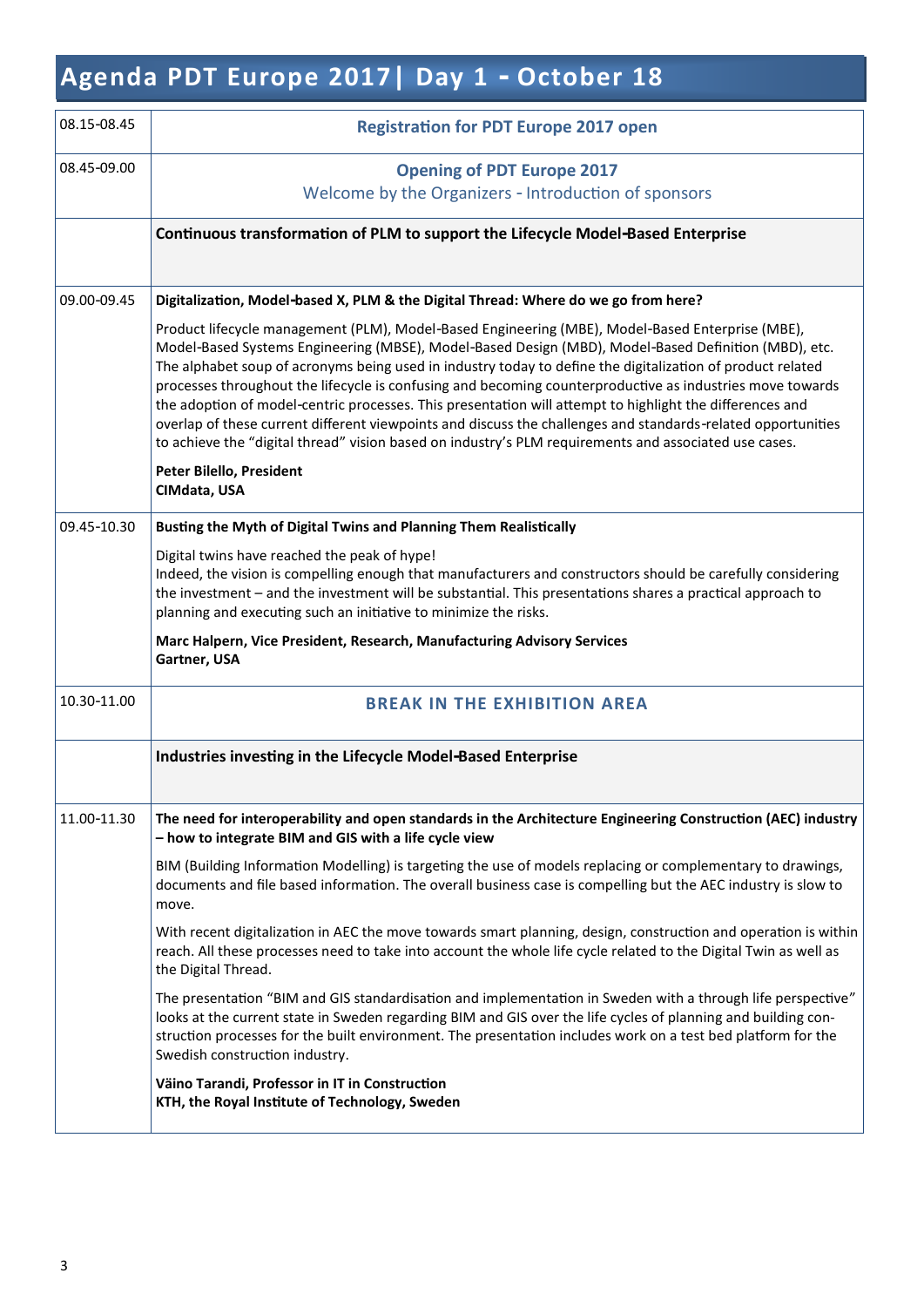| 11.30-12.00 | Future travel will be Safer, Faster, Cheaper and Cleaner                                                                                                                                                                                                                                                                                                                                                                                                                                         |  |
|-------------|--------------------------------------------------------------------------------------------------------------------------------------------------------------------------------------------------------------------------------------------------------------------------------------------------------------------------------------------------------------------------------------------------------------------------------------------------------------------------------------------------|--|
|             | Global growth of efficient transport will expand beyond our imagination. Brand survival will depend on soft-<br>ware for almost everything - research, development, testing, use, security and reuse of the product. This<br>presentation will cover the last 160 years and take us 40 years into the future.                                                                                                                                                                                    |  |
|             | Ivar Hammarstedt, Senior Analyst Technology Intelligence<br><b>Volvo Cars Corporation, Sweden</b>                                                                                                                                                                                                                                                                                                                                                                                                |  |
| 12.00-12.30 | Transforming IT in Defence with society as one of many stakeholders                                                                                                                                                                                                                                                                                                                                                                                                                              |  |
|             | IT systems at Swedish Defence play a vital role if the defence of Sweden. IT systems have to be responsive,<br>agile and supporting the mission of saving lives. At the same time they need to be secure, meeting the<br>increasing volumes of cyber threats. In this presentation, Rebecca Ihrfors, CIO at FMV, will describe challenges<br>and rewards from a holistic perspective with developing this IT support in times more demandning than ever.                                         |  |
|             | Rebecca Ihrfors, CIO<br>Swedish Defence Materiel Administration (FMV), Sweden                                                                                                                                                                                                                                                                                                                                                                                                                    |  |
| 12.30-14.00 | <b>LUNCH</b>                                                                                                                                                                                                                                                                                                                                                                                                                                                                                     |  |
|             | <b>End user stories:</b><br>Moving forward in complex organizations towards interoperability and openness                                                                                                                                                                                                                                                                                                                                                                                        |  |
| 14.00-14.30 | <b>Industry Case 1</b>                                                                                                                                                                                                                                                                                                                                                                                                                                                                           |  |
|             | <b>TBA</b>                                                                                                                                                                                                                                                                                                                                                                                                                                                                                       |  |
|             |                                                                                                                                                                                                                                                                                                                                                                                                                                                                                                  |  |
| 14.30-15.00 | A capability based enterprise architecture unlocks the value of the Model Based Enterprise                                                                                                                                                                                                                                                                                                                                                                                                       |  |
|             | The Model Based Enterprise, coupled with concepts like Digital Thread and Digital Twin, is all the rage with<br>industry leading industrial companies and particularly with software providers looking to capitalize on the<br>excitement. Yet, how many are actually structured to take advantage of the opportunity?                                                                                                                                                                           |  |
|             | Legacy implementations, existing product lines, contradictory best practices and organizational culture all stand<br>in the way of fully appreciating the potential of model based enterprise. To combat this inertia, Boeing is un-<br>dertaking an approach to implement model based through a capability driven enterprise architecture. In this<br>talk, we will examine the capability driven approach and its implications to model based enterprise realization.                          |  |
|             | Kenny Swope, Senior Manager, Business Capability Integration<br><b>Boeing, USA</b>                                                                                                                                                                                                                                                                                                                                                                                                               |  |
| 15.00-15.30 | <b>Managing Installed Base to Unlock Service Opportunities</b>                                                                                                                                                                                                                                                                                                                                                                                                                                   |  |
|             | Outotec delivers complete plants and equipment which have decades of use life. Whilst the company is<br>delivering several plants fully engineered in-house, there are still occasions when they are engineered by<br>others, contracted by the owner/operator, and will contain some key technologies and equipment from Ou-<br>totec. Furthermore, there is a long and wide legacy; thousands of processing plants where the information is<br>not existing or is incomplete and unstructured. |  |
|             | In order to engage and serve the customers better, and drive business growth from digital assets, Outotec is<br>embarking on a journey of modeling the Installed Base. It will consist of Plants, Plant Units and Equipment,<br>containing multiple layers of data, systems, connected processes and people.                                                                                                                                                                                     |  |
|             | This presentation will describe the efforts and challenges with gathering data on-site, assessing and validating<br>it, combining it with existing engineering and transactional data, and enriching it into a Digital Twin of the<br>plant.                                                                                                                                                                                                                                                     |  |
|             | Sami Grönstrand, VP Operations & Processes<br><b>Outotec, Finland</b>                                                                                                                                                                                                                                                                                                                                                                                                                            |  |
| 15.30-16.00 | <b>BREAK IN THE EXHIBITION AREA</b>                                                                                                                                                                                                                                                                                                                                                                                                                                                              |  |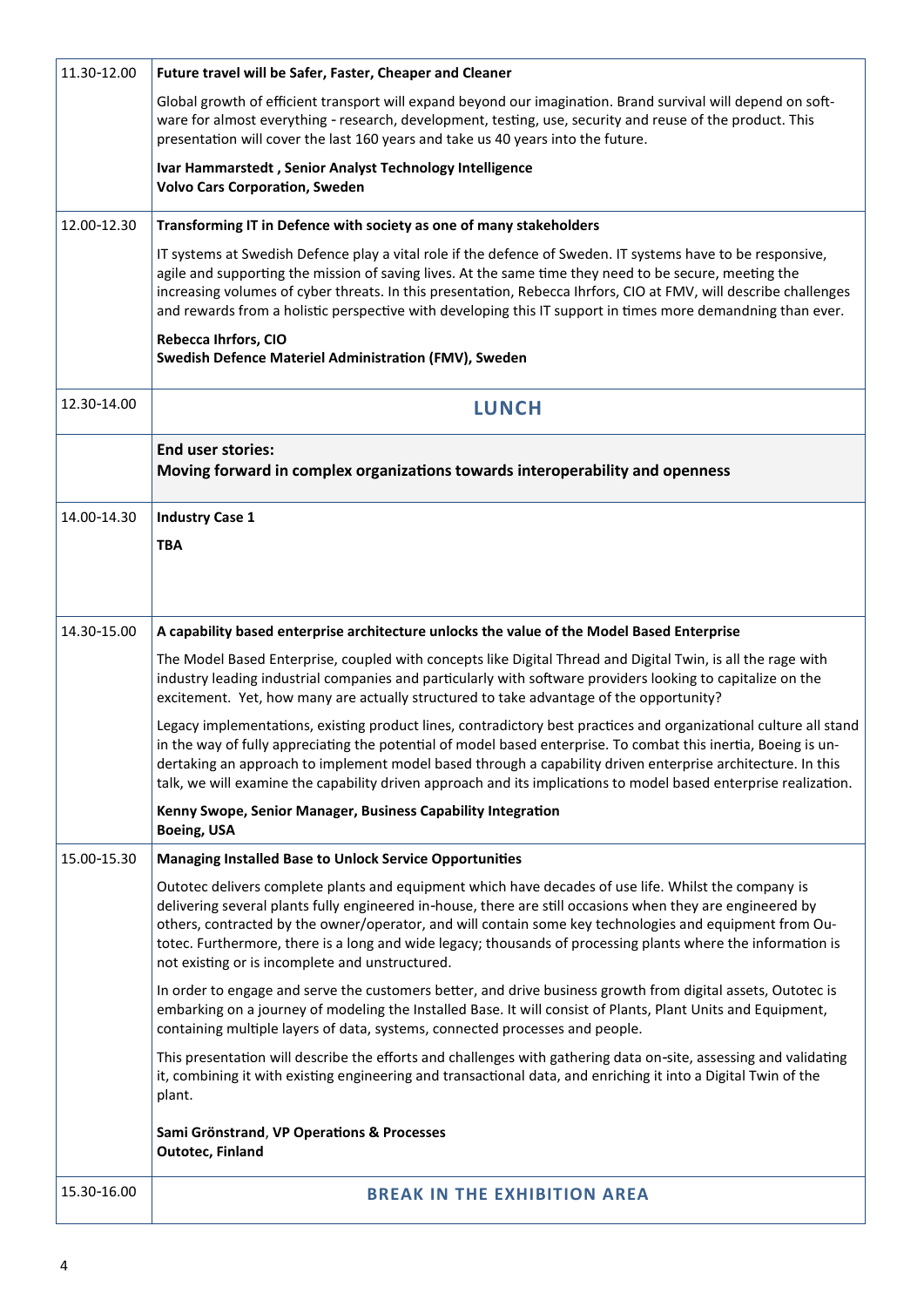|             | Designing a future for lifecycle management                                                                                                                                                                                                                                                                                                                                                                                                                                                                                                                                                                                                                                                                                                                                                                                                                                                         |  |
|-------------|-----------------------------------------------------------------------------------------------------------------------------------------------------------------------------------------------------------------------------------------------------------------------------------------------------------------------------------------------------------------------------------------------------------------------------------------------------------------------------------------------------------------------------------------------------------------------------------------------------------------------------------------------------------------------------------------------------------------------------------------------------------------------------------------------------------------------------------------------------------------------------------------------------|--|
| 16.00-16.30 | System Lifecycle Management as a bimodal IT approach                                                                                                                                                                                                                                                                                                                                                                                                                                                                                                                                                                                                                                                                                                                                                                                                                                                |  |
|             | The complexity of a todays PLM strategy is already very high, and the suggested increase in the complexity of<br>cybertronic product and production systems will continue to accelerate. Traceability across the product lifecy-<br>cle, the disciplines and the supply chain must be ensured at all times in order to manage this complexity. As an<br>extension of PLM, system lifecycle management (SysLM) is the next step.                                                                                                                                                                                                                                                                                                                                                                                                                                                                     |  |
|             | SysLM is the engineering backbone concept for product development and lifecycle management in the context<br>of the Industrial Internet and for integrated and interdisciplinary Model Based Systems Engineering (MBSE),<br>product line engineering, and service lifecycle engineering.                                                                                                                                                                                                                                                                                                                                                                                                                                                                                                                                                                                                            |  |
|             | <b>Martin Eigner</b><br>University of Kaiserslautern, Germany                                                                                                                                                                                                                                                                                                                                                                                                                                                                                                                                                                                                                                                                                                                                                                                                                                       |  |
| 16.30-17.00 | Why PLCS is a good fit for the MBE and the MBEE (Model Based Extended Enterprise)<br>and Systems Lifecycle Management<br>Concepts such as digital twin and digital thread are aimed at enabling the real product to be simulated,<br>recorded and managed through life. PLCS is a standard designed to meet a key problem: How to keep the<br>information needed to operate and maintain a product aligned with the changing product over its life cycle in a<br>heterogeneous organization, process and system environment? The digital thread is the information needed<br>to, and coming from, the design, operation and maintenance of the product. The presentation will examine the<br>fit between PLCS and the digital thread, including model based approaches, the extended enterprise and<br>management of change.<br><b>Nigel Shaw, Managing Director</b><br><b>Eurostep Limited, UK</b> |  |
| 17.00-17.45 | <b>Panel discussion</b>                                                                                                                                                                                                                                                                                                                                                                                                                                                                                                                                                                                                                                                                                                                                                                                                                                                                             |  |
| 17.45-18.30 | Socializing - Welcome reception in exhibition area                                                                                                                                                                                                                                                                                                                                                                                                                                                                                                                                                                                                                                                                                                                                                                                                                                                  |  |
| 19.00       | <b>Socializing - PDT Dinner</b>                                                                                                                                                                                                                                                                                                                                                                                                                                                                                                                                                                                                                                                                                                                                                                                                                                                                     |  |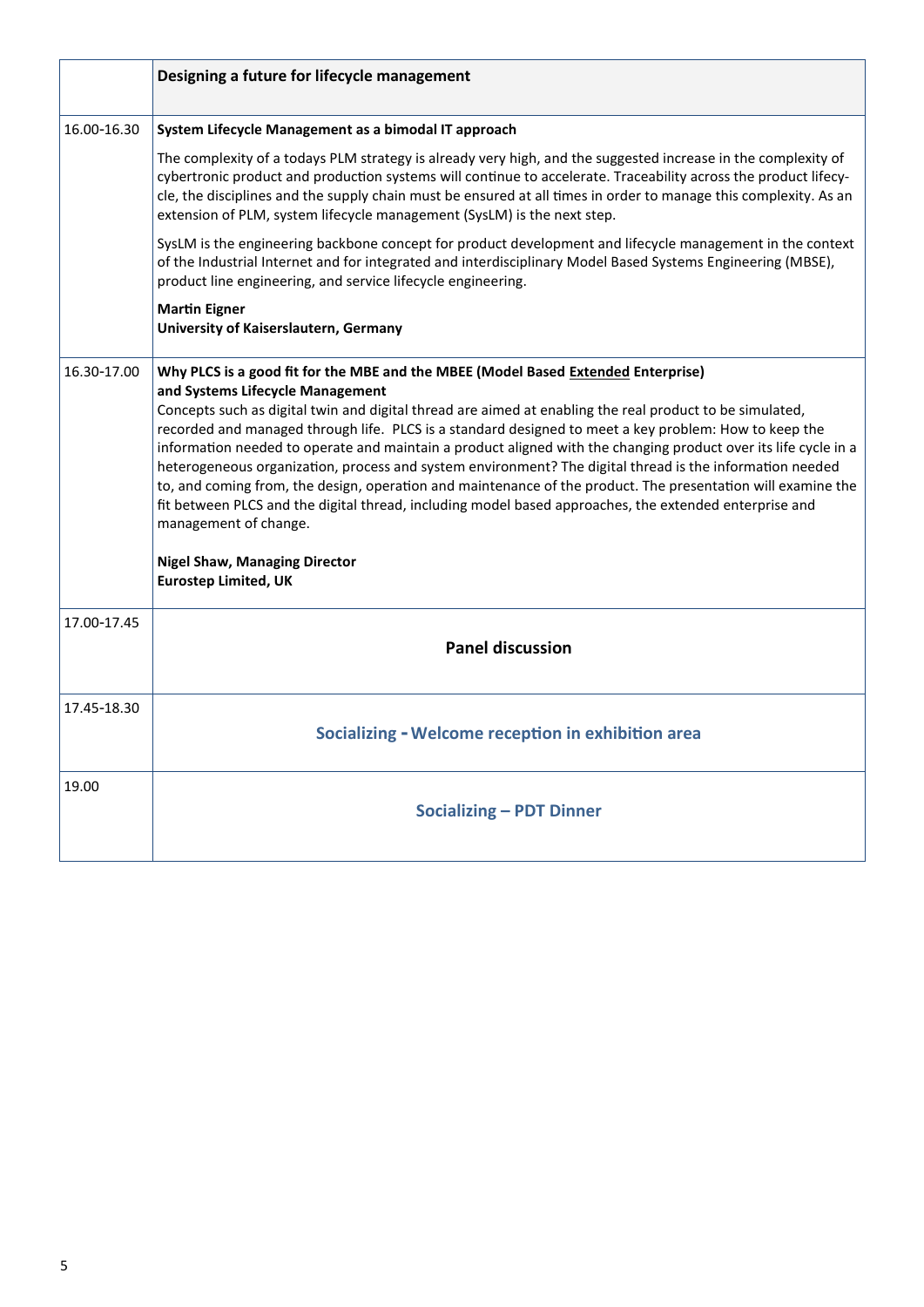## **Agenda PDT Europe 2017| Day 2 — October 19**

| 08.45-09.00 | <b>OPENING DAY 2</b>                                                                                                                                                                                                                                                                                                                                                                                                                                                                                                                                                                                                        |  |
|-------------|-----------------------------------------------------------------------------------------------------------------------------------------------------------------------------------------------------------------------------------------------------------------------------------------------------------------------------------------------------------------------------------------------------------------------------------------------------------------------------------------------------------------------------------------------------------------------------------------------------------------------------|--|
|             | Continuous transformation of PLM to support the Lifecycle Model-Based Enterprise                                                                                                                                                                                                                                                                                                                                                                                                                                                                                                                                            |  |
| 09.00-09.45 | Digital Twin realities, progress and technologies shaping the future                                                                                                                                                                                                                                                                                                                                                                                                                                                                                                                                                        |  |
|             | Over the past 12 months many OEMs have embraced a Digital Twin strategy to facilitate key business functions<br>and create new digital services that add value, create differentiation and increase profitability. The term,<br>Digital Twin, has consequently undergone an expansion. It's now defined by its business application and a<br>range of virtual representations from raw telemetry to 3D mixed reality.                                                                                                                                                                                                       |  |
|             | This presentation will discuss the progress to date backed up by real numbers and the future as influenced by<br>the emergence of technologies such as mixed reality and cognitive services.                                                                                                                                                                                                                                                                                                                                                                                                                                |  |
|             | Simon Floyd, Worldwide Industry Lead, Manufacturing Practice<br><b>Microsoft Services, USA</b>                                                                                                                                                                                                                                                                                                                                                                                                                                                                                                                              |  |
| 09.45-10.30 | Closing the life cycle loop                                                                                                                                                                                                                                                                                                                                                                                                                                                                                                                                                                                                 |  |
|             | The Digital Thread needs to move away from the linear notion and represent the circular way of viewing<br>products and systems. This means more agility and flexibility supporting today's business environments but<br>also requirements in using a total information architecture, with standards and interfaces. Hardwired processes<br>will have to be replaced with a knowledge based system, with information accessible when and where needed<br>in an understandeble way.                                                                                                                                           |  |
|             | This presentation will describe the current state-of-the-art thinking in industry, progress in standards<br>development including interoperability between standards. It will include pragmatic examples of the impact of<br>initiatives like IoT, Digital Thread and Twin and Circularity.                                                                                                                                                                                                                                                                                                                                 |  |
|             | Torbjörn Holm<br>Eurostep, Sweden                                                                                                                                                                                                                                                                                                                                                                                                                                                                                                                                                                                           |  |
| 10.30-11.00 | <b>BREAK IN THE EXHIBITION AREA</b>                                                                                                                                                                                                                                                                                                                                                                                                                                                                                                                                                                                         |  |
| 11.00-11.30 | Managing road and railway information across the life cycle                                                                                                                                                                                                                                                                                                                                                                                                                                                                                                                                                                 |  |
|             | Swedish Transport Administration is responsible for the long-term planning of the transportation system for all<br>transport as well as the operation and maintenance of state roads and railways. The digital asset is today as<br>important as the physical and this requires an object oriented approach covering the complete life cycle of the<br>asset. This presentation will describe how the Swedish Transport Administration is looking to manage<br>information about roads and railways from different perspectives and also cover some of the challenges it<br>brings.                                         |  |
|             | Fredrik Ekström, Specialist in Information Management<br><b>Swedish Transport Administration, Sweden</b>                                                                                                                                                                                                                                                                                                                                                                                                                                                                                                                    |  |
| 11.30-12.00 | PLM - something has to change<br>Digitalization has been and is still changing our day-to-day life, faster and more radical than before. New<br>concepts and business models are forcing companies to act (as reacting might be too slow). Change is<br>inevitable for organizations whether they like it or not. Jos will share observations and present ideas how<br>companies are trying to make the change into a digital reality. Many times, the organization's structure and<br>culture combined with risk avoidance lead to tensions with the outside world.<br>Something has to change - for sure PLM is impacted. |  |
|             | Jos Voskuil - PLM Consultant, coach & blogger<br><b>The Netherlands</b>                                                                                                                                                                                                                                                                                                                                                                                                                                                                                                                                                     |  |
| 12.00-13.30 | <b>LUNCH</b>                                                                                                                                                                                                                                                                                                                                                                                                                                                                                                                                                                                                                |  |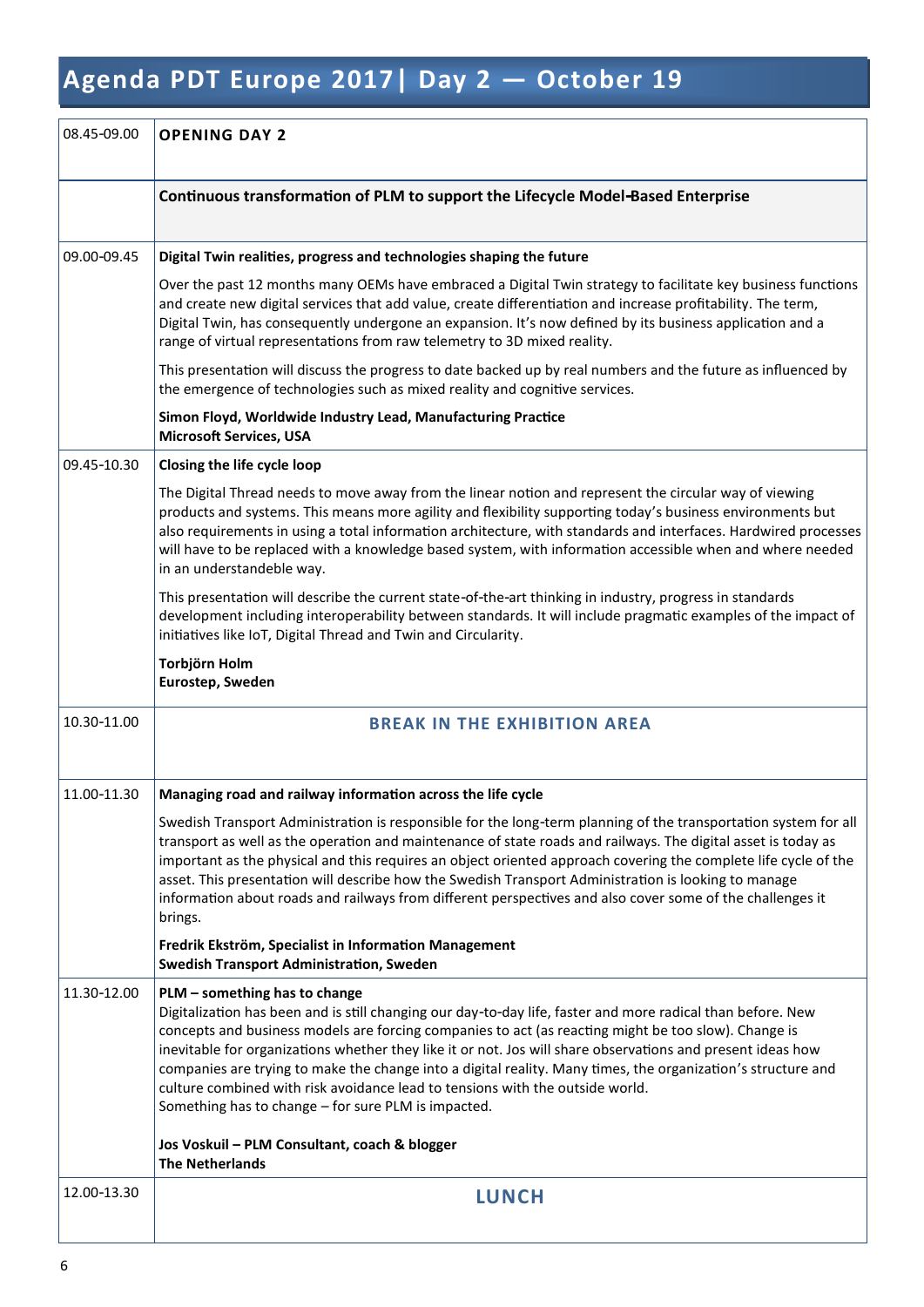|                 | <b>TRACK 1</b>                                                                                                                                                                                                                                                                                                                                                                                                                                                                                                                                                                                                                                                                                                                                                                                                  | <b>TRACK 2</b>                                                                                                                                                                                                                                                                                                                                                                                                                                                                                                                                                                                                                                                                                                                                                                                   | <b>TRACK 3</b>                                                                                                                                                                                                                                                                                                                                                                                                                                                                                                                                                                                                                                                                                                             |
|-----------------|-----------------------------------------------------------------------------------------------------------------------------------------------------------------------------------------------------------------------------------------------------------------------------------------------------------------------------------------------------------------------------------------------------------------------------------------------------------------------------------------------------------------------------------------------------------------------------------------------------------------------------------------------------------------------------------------------------------------------------------------------------------------------------------------------------------------|--------------------------------------------------------------------------------------------------------------------------------------------------------------------------------------------------------------------------------------------------------------------------------------------------------------------------------------------------------------------------------------------------------------------------------------------------------------------------------------------------------------------------------------------------------------------------------------------------------------------------------------------------------------------------------------------------------------------------------------------------------------------------------------------------|----------------------------------------------------------------------------------------------------------------------------------------------------------------------------------------------------------------------------------------------------------------------------------------------------------------------------------------------------------------------------------------------------------------------------------------------------------------------------------------------------------------------------------------------------------------------------------------------------------------------------------------------------------------------------------------------------------------------------|
|                 | <b>Standards for MBE inter</b>                                                                                                                                                                                                                                                                                                                                                                                                                                                                                                                                                                                                                                                                                                                                                                                  | Design optimization for                                                                                                                                                                                                                                                                                                                                                                                                                                                                                                                                                                                                                                                                                                                                                                          | <b>Towards the MBE</b>                                                                                                                                                                                                                                                                                                                                                                                                                                                                                                                                                                                                                                                                                                     |
|                 | operability and openness                                                                                                                                                                                                                                                                                                                                                                                                                                                                                                                                                                                                                                                                                                                                                                                        | value, circular and re-use                                                                                                                                                                                                                                                                                                                                                                                                                                                                                                                                                                                                                                                                                                                                                                       |                                                                                                                                                                                                                                                                                                                                                                                                                                                                                                                                                                                                                                                                                                                            |
| 13.30-<br>13.55 | The new Web for PLM<br>As the Web is now increasingly be-<br>coming a Web of data, in addition to<br>a Web of documents, it may trans-<br>form data management solutions<br>such as PLM solutions. This talk will<br>introduce Linked Data, related<br>standards such as OSLC, and existing<br>solutions which display potential<br>application for PLM. The talk will<br>also address how existing standardi-<br>zation efforts in the STEP community<br>could make their standards ready for<br>the new Web.<br><b>Brian King</b><br>Koneksys, Slovenia                                                                                                                                                                                                                                                       | <b>Emerging product development prac-</b><br>tices using Value Driven Design<br>Value driven design (VDD) is a sys-<br>tems engineering design strategy<br>which enables multidisciplinary de-<br>sign optimization and seeking to<br>maintain the overall design rationale<br>through the requirements establish-<br>ment process. In value driven design,<br>choices are made to maximize system<br>value rather than to meet perfor-<br>mance requirements.<br>This presentation will present results<br>from the TOICA FP7 project, where a<br>methodology for VDD has been devel-<br>oped and how they map to trends I<br>PLM.                                                                                                                                                              | Role, Challenge, and Value of Configu-<br>ration Management in a model based<br>enterprise<br>Model Based Enterprise (MBE) is a key<br>paradigm shift where the model (not<br>CAD, not BoM) becomes the nucleus of<br>the product information across its<br>lifecycle. Connections amongst product<br>elements (Parts, CAD Attributes etc)<br>and between product elements and<br>elements beyond engineering (service<br>instructions, data from IoT devices etc)<br>are all dependent on configuration<br>management (CM).<br>This paper aims to highlight CM chal-<br>lenges in MBE and give examples what<br>to do.                                                                                                    |
|                 |                                                                                                                                                                                                                                                                                                                                                                                                                                                                                                                                                                                                                                                                                                                                                                                                                 | Ola Isaksson, Professor Systems<br><b>Engineering and Engineering Design</b><br><b>Chalmers University, Sweden</b>                                                                                                                                                                                                                                                                                                                                                                                                                                                                                                                                                                                                                                                                               | <b>Badari Panuganti</b><br>HCL, USA                                                                                                                                                                                                                                                                                                                                                                                                                                                                                                                                                                                                                                                                                        |
| $13.55 -$       | <b>MoSSEC: a standard for sharing</b>                                                                                                                                                                                                                                                                                                                                                                                                                                                                                                                                                                                                                                                                                                                                                                           | Product design strategies for the                                                                                                                                                                                                                                                                                                                                                                                                                                                                                                                                                                                                                                                                                                                                                                | <b>Applying Systems Engineering for</b>                                                                                                                                                                                                                                                                                                                                                                                                                                                                                                                                                                                                                                                                                    |
| 14.20           | <b>Modelling and Simulation infor-</b><br>mation in a collaborative Systems<br><b>Engineering Context</b><br>There are many mature standards<br>for exchange of the modelling and<br>simulation technical data, but these<br>either do not include traceability to<br>the systems engineering and product<br>data management context, or are<br>inefficient for data sharing.<br>This context information can be<br>summarized as "who", "what",<br>"where", "when", "how", "why", and<br>the goal of the MoSSEC project is to<br>provide the standard for sharing this<br>information.<br>This presentation will describe the<br>rationale and context for the work,<br>as well as providing the status and<br>future plans.<br><b>Adrian Murton,</b><br><b>Modelling and Simulation Manager</b><br>Airbus, UK | circular economy<br>Circular economy models can help<br>companies capture the value and<br>resources of products that are<br>currently lost when products are<br>discarded. The transition to circular<br>business is challenging for<br>manufacturers, as it requires changes<br>in business models, design and the<br>supply chain.<br>The EU-ResCoM project identified<br>that implementing circular design<br>requires strategic decisions to be<br>made during the very first product<br>development stages.<br>This session will showcase and<br>demonstrate tools to support<br>manufacturers in these strategic<br>stages to design and optimise<br>products for circular economy<br>business models.<br>Ingrid de Pauw and<br>Bram van der Grinten, IDEAL&CO,<br><b>The Netherlands</b> | <b>Smarter Product Development</b><br>Systems Engineering emerged from the<br>need to conceptually understand a<br>product and to ensure an adequate<br>design early in the development phase.<br>Due to the increasing complexity and<br>need for development speed, systems<br>engineers started to employ models.<br>Modern PLM platforms are expected to<br>leverage Systems Engineering ap-<br>proaches and support smart manufac-<br>turing, the Industrial Internet of Things<br>(IIoT) and Industry 4.0.<br>This presentation will elaborate on how<br>MBSE and PLM are expected to con-<br>verge toward true model-based engi-<br>neering.<br>Lionel Grealou, Vice President<br>PLM Europe, Tata Technologies, UK |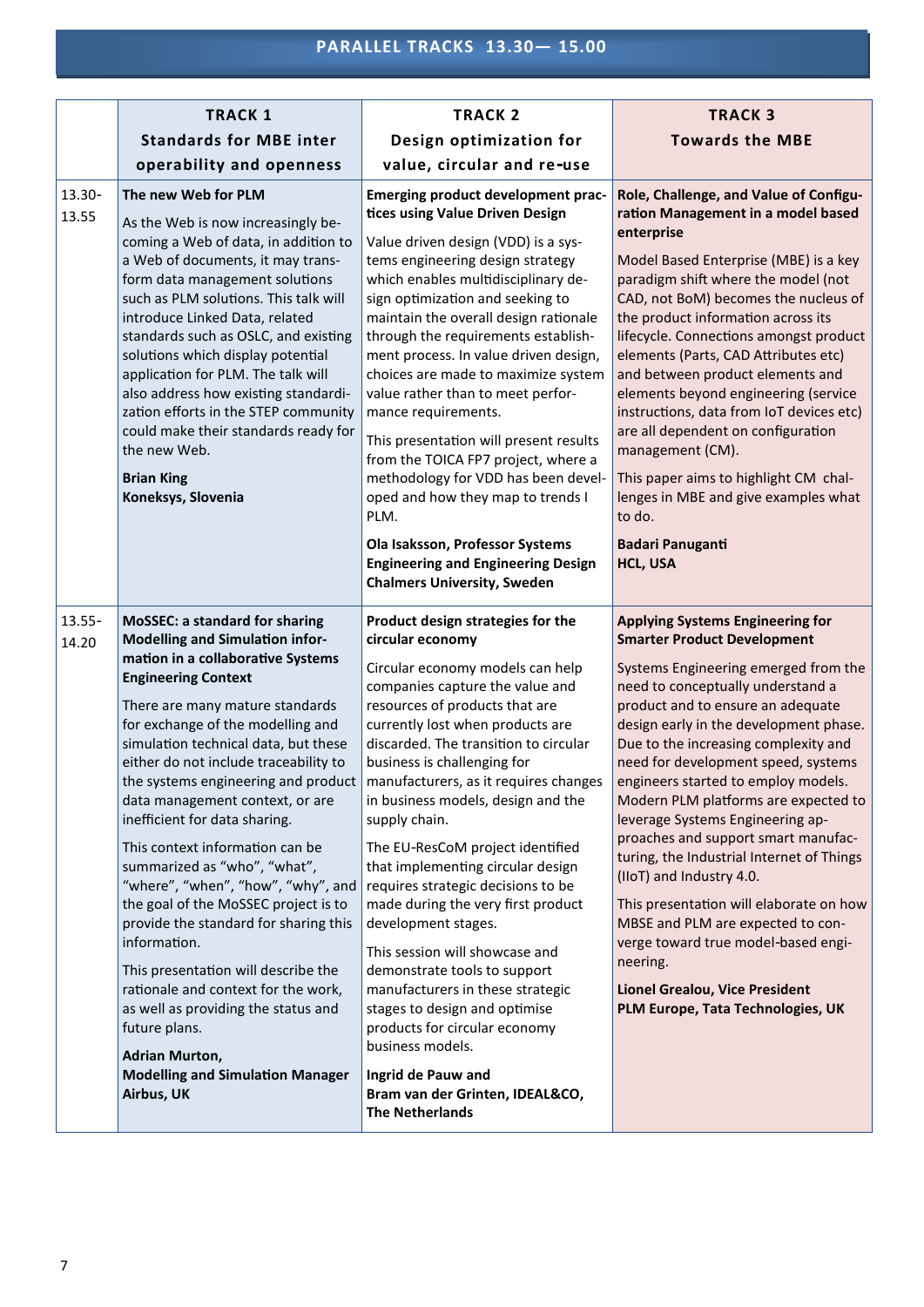| 14.20-<br>14.45 | <b>PLCS</b> in use<br>PLCS is a standard for the information<br>used in the support through life of<br>complex products. Whilst there are<br>processes (even several standards) for<br>designing a support system, the feed-<br>back loops need to work better. The<br>data model was designed to allow the<br>creation of an integrated view of the<br>asset's data covering its lifecycle<br>across traditionally siloed functional<br>perspectives. In other words to pro-<br>vide a Digital Thread but from a Life<br>Cycle Support viewpoint.<br>The presentation will to some detail<br>walk through PLCS in relation to Digital<br>Twin and Digital Thread, and give<br>practical examples of use. It will also<br>elaborate on how implementations of<br>PLCS can be used to address data<br>quality issues.<br>Magnus Färneland,<br><b>Director Product Unit</b><br>Eurostep, Sweden | Towards circular economy<br>implementation using a multi-method<br>simulation approach to link design and<br>business strategy<br>The recent circular economy movement<br>has raised awareness and<br>interest about untapped environmental<br>and economic potential in the manufac-<br>turing industry. One of the crucial as-<br>pects in the implementation of circular<br>or closed loop manufacturing approach<br>is the design of circular products. It is<br>enormously challenging to choose "the<br>right" strategy during the early design<br>stage and especially at the single com-<br>ponent level.<br>This presentation will propose and<br>demonstrate decision support at the<br>intersection of multiple lifecycle design<br>and business models in the circular<br>economy context to identify effects on<br>cost and CO2 emissions.<br>Michael Lieder, Senior researcher<br><b>KTH Royal Institute of Technology</b><br>Sweden | What is new with MBE and how do<br>succeed in implementations (and<br>what to avoid)<br>PLM is in a constant transition as<br>concept and in its implementations.<br>This presentation will share some<br>thoughts, and customer related<br>experience, on how to move to MBE,<br>focusing on challenges and benefits.<br>Examples are mostly based on digital<br>continuity, across the enterprises,<br>using some projects as examples from<br>Civil Engineering and Aerospace.<br><b>Max Fouache, CEO</b><br>aXem, France |
|-----------------|-----------------------------------------------------------------------------------------------------------------------------------------------------------------------------------------------------------------------------------------------------------------------------------------------------------------------------------------------------------------------------------------------------------------------------------------------------------------------------------------------------------------------------------------------------------------------------------------------------------------------------------------------------------------------------------------------------------------------------------------------------------------------------------------------------------------------------------------------------------------------------------------------|----------------------------------------------------------------------------------------------------------------------------------------------------------------------------------------------------------------------------------------------------------------------------------------------------------------------------------------------------------------------------------------------------------------------------------------------------------------------------------------------------------------------------------------------------------------------------------------------------------------------------------------------------------------------------------------------------------------------------------------------------------------------------------------------------------------------------------------------------------------------------------------------------------------------------------------------------|------------------------------------------------------------------------------------------------------------------------------------------------------------------------------------------------------------------------------------------------------------------------------------------------------------------------------------------------------------------------------------------------------------------------------------------------------------------------------------------------------------------------------|
| 14.45-<br>15.00 | <b>Discussion around theme - Standards</b><br>for MBE interoperability and<br>openness.                                                                                                                                                                                                                                                                                                                                                                                                                                                                                                                                                                                                                                                                                                                                                                                                       | Discussion around theme - Design<br>optimization for value, circular and<br>re-use.                                                                                                                                                                                                                                                                                                                                                                                                                                                                                                                                                                                                                                                                                                                                                                                                                                                                | <b>Discussion around theme - Towards</b><br>the MBE.                                                                                                                                                                                                                                                                                                                                                                                                                                                                         |

| 15.00-15.30 | <b>BREAK IN THE EXHIBITION AREA</b>                                                                                                                                                                                                                                                                                                                                                                                                                                                                                                                                            |
|-------------|--------------------------------------------------------------------------------------------------------------------------------------------------------------------------------------------------------------------------------------------------------------------------------------------------------------------------------------------------------------------------------------------------------------------------------------------------------------------------------------------------------------------------------------------------------------------------------|
| 15.30-16.00 | Defining & Managing the Digital Twin throughout the Lifecycle                                                                                                                                                                                                                                                                                                                                                                                                                                                                                                                  |
|             | For years the vision of product lifecycle management (PLM) has been on defining and managing the virtual<br>product and its related processes throughout the entire lifecycle-from concept through life.<br>But for most companies this has been a struggle at best. Recently, a significant amount of press coverage and<br>time has been dedicated to a relatively new phrase, the "digital twin." For many this is a new name for what they<br>have been trying to accomplish for decades. And for some, this has brought PLM to a higher level in their organi-<br>zation. |
|             | This presentation will address this evolving PLM focus, the expanded need for standards, as well as showing how<br>newer technologies, e.g., IoT, are being used to enable the complete digital twin throughout the entire lifecycle.                                                                                                                                                                                                                                                                                                                                          |
|             | Peter Bilello, President<br>CIMdata, USA                                                                                                                                                                                                                                                                                                                                                                                                                                                                                                                                       |
| 16.00-16.30 | Navigating the Journey to Next Generation PLM                                                                                                                                                                                                                                                                                                                                                                                                                                                                                                                                  |
|             | As PLM software enters its fourth generation, manufacturers are challenged to make the migration from                                                                                                                                                                                                                                                                                                                                                                                                                                                                          |
|             | on-premise monolithic PLM applications to the new generation of more agile PLM software that can be<br>cloud-based. This research explores the best practices to make the transition and avoid similar future challenges.                                                                                                                                                                                                                                                                                                                                                      |
|             | Marc Halpern, Vice President, Research, Manufacturing Advisory Services                                                                                                                                                                                                                                                                                                                                                                                                                                                                                                        |
|             | Gartner, USA                                                                                                                                                                                                                                                                                                                                                                                                                                                                                                                                                                   |
| 16.30       | <b>CLOSING PDT EUROPE 2017</b>                                                                                                                                                                                                                                                                                                                                                                                                                                                                                                                                                 |